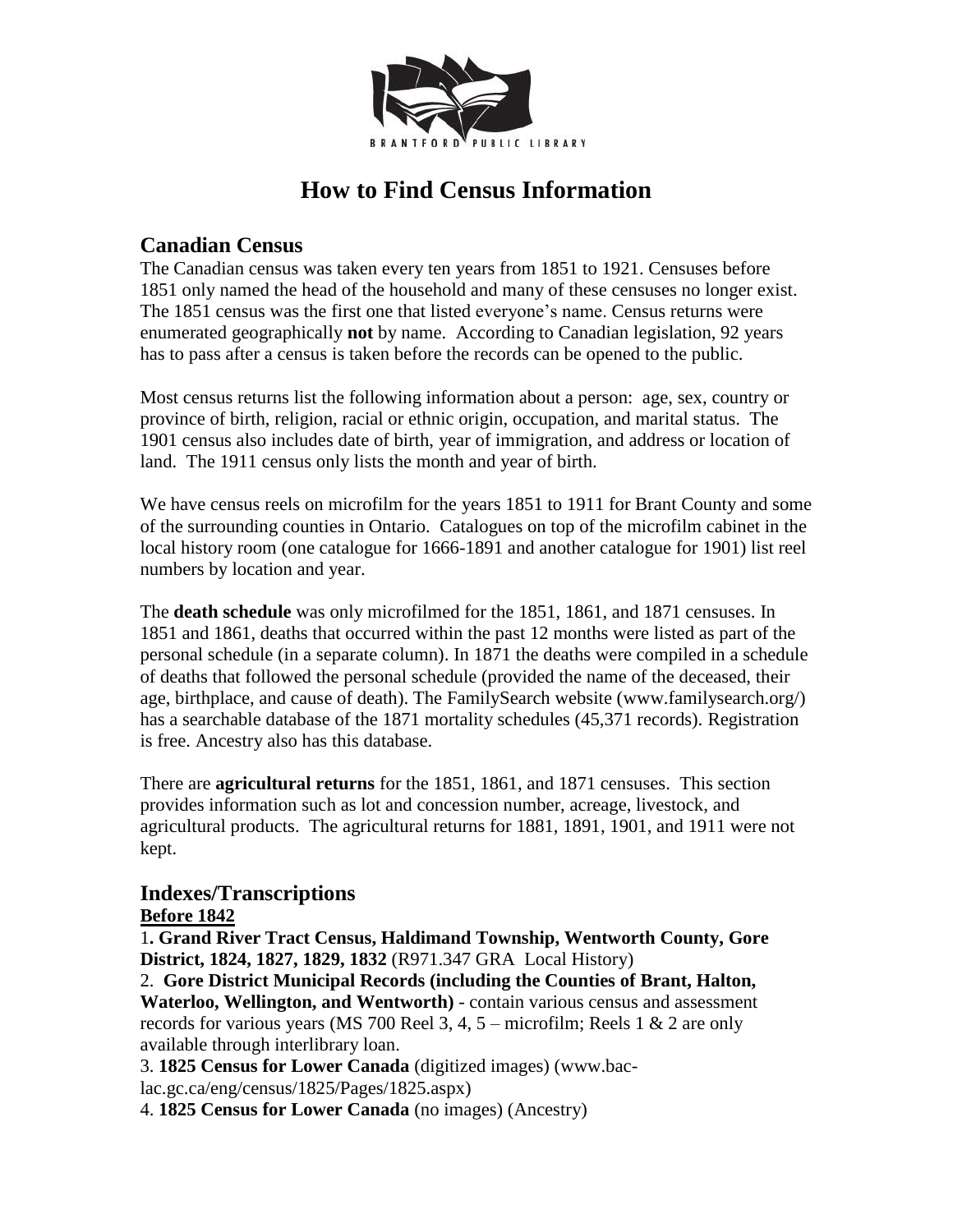5. **1831 Census for Lower Canada** (digitized images) (www.bac-

lac.gc.ca/eng/census/1831/Pages/1831.aspx)

6. **Canada, Lower Canada Census, 1825** (digitized images) (FamilySearch) (www.familysearch.org/)

7. **Canada, Lower Canada Census, 1831** (digitized images) (Family Search) (www.familysearch.org/)

## **1842**

#### 1. **Brant County 1842 Canada West census Brantford (Indian Reserve)**

(R929.371347 BRA Local History) Note: Most of the 1842 census for this area is missing.

2. **1842 Census for Canada East** (digitized images) (www.bac-

lac.gc.ca/eng/census/1842-canada-east/Pages/1842-canada-east.aspx)

3. **1842 Census for Canada West** (digitized images) (www.bac-

lac.gc.ca/eng/census/1842-canada-west/Pages/1842-canada-west.aspx)

4. **Canada, Lower Canada Census, 1842** (digitized images) (Family Search) (www.familysearch.org/)

5. **Canada, Upper Canada Census, 1842** (digitized images) (Family Search) (www.familysearch.org/)

6. **1842 Census for Canada East** (no images) (Ancestry)

# **1851**

1. Transcriptions with name indexes for Brantford, South Dumfries Township, Brantford Township, Paris, Burford Township, Oakland Township, Tuscarora Township, and Onondaga Township (R929.371347 Local History).

2. Printed index to the Hamilton and Wentworth County census (GenRef 929.371352 IND)

3. Library and Archives Canada (digitized images) (www.bac-

lac.gc.ca/eng/census/1851/Pages/1851.aspx)

4. Ancestry (digitized images)

5. Automated Genealogy Index (automatedgenealogy.com/census/index.jsp)

6. FamilySearch (www.familysearch.org/) (no images)

#### **1861**

1. Transcriptions with name indexes for Brantford, South Dumfries Township, Brantford Township, Paris, Burford Township, Oakland Township, Tuscarora Township, and Onondaga Township at R929.371347 in the local history collection.

2. Library and Archives Canada (digitized images) (www.bac-

lac.gc.ca/eng/census/1861/Pages/1861.aspx)

3. Ancestry (digitized images)

4. FamilySearch (www.familysearch.org/), separate databases for Ontario, New Brunswick, Nova Scotia, Prince Edward Island, and Quebec (no images)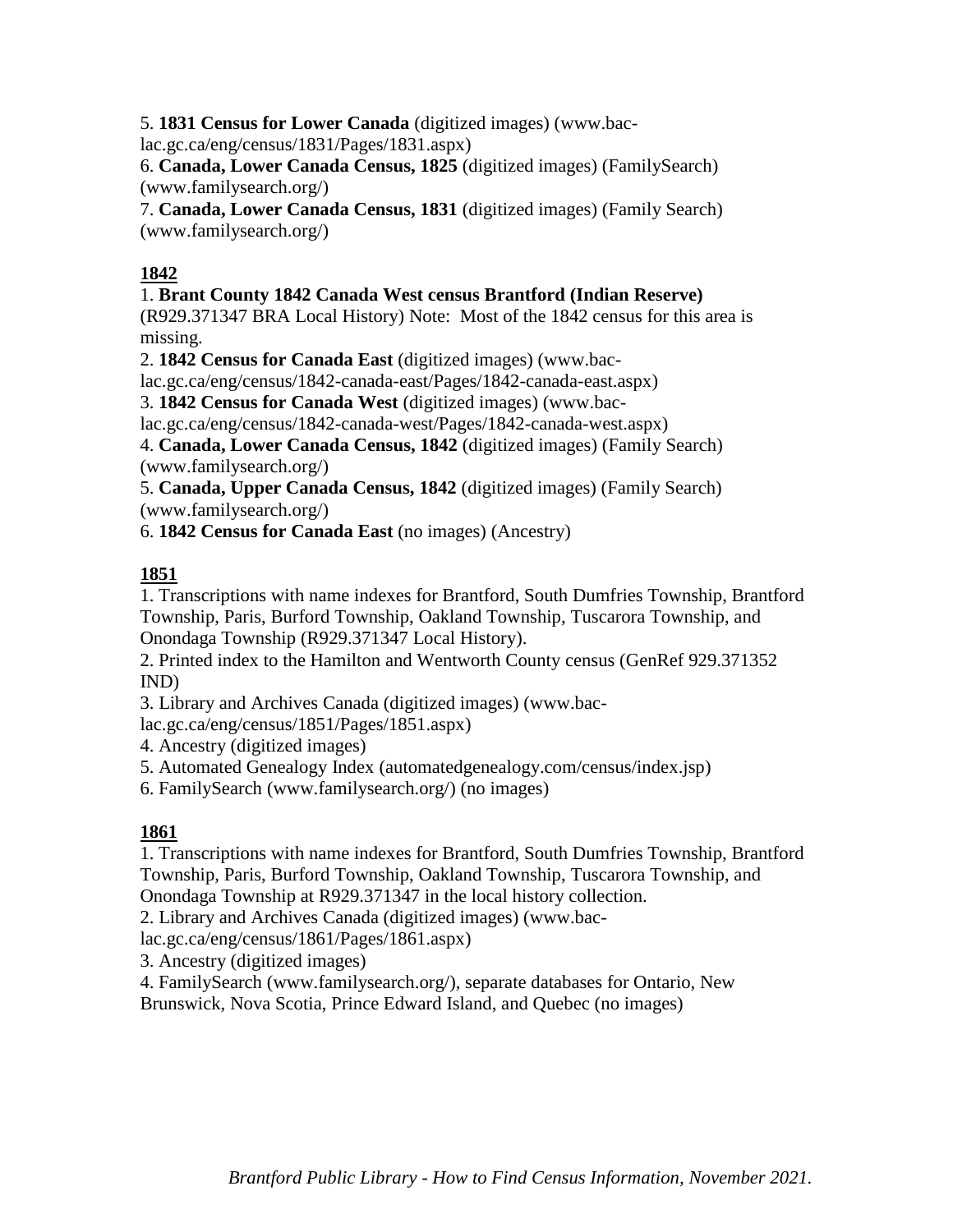# **1871**

1. Print indexes to the heads of households for all of the counties in Ontario in the Genealogical Reference section. Use the codes given next to the name (e.g., district, subdistrict) to find out which reel number is needed (reel numbers are listed in the front of the book). Use the microfilm to find out the names, etc. of all family members.

2. Index to heads of household only for Ontario at: Queen's University

(db.library.queensu.ca/census/)

3. Library and Archives Canada (digitzed images) (www.baclac.gc.ca/eng/census/1871/Pages/1871.aspx)

4. Ancestry (digitized images)

5. FamilySearch (www.familysearch.org/) (no images)

## **1881**

1. Tuscarora Township (Brant County) (R929.371347 NIN Local History)

2. Ancestry (digitized images)

3. FamilySearch (www.familysearch.org/) (digitized images)

4. Library and Archives Canada (digitized images) (www.bac-

lac.gc.ca/eng/census/1881/Pages/1881.aspx)

## **1891**

1. Transcriptions with name indexes for Brantford, Paris, and the townships are available at R929.371347 in the local history collection.

2. Ancestry (digitized images).

3. Library and Archives Canada (digitized images) (www.bac-

lac.gc.ca/eng/census/1891/Pages/1891.aspx)

4. FamilySearch (www.familysearch.org/) (no images)

#### **1901**

1. Complete transcriptions with indexes for Brantford, Brantford Township, South Dumfries Township, Onondaga Township, and Tuscarora Township at R929.371347 local history section.

2. Transcriptions for many of the townships in Wentworth County and wards in Hamilton in the Genealogical Reference section.

3. Automated Genealogy Index (automatedgenealogy.com/census/index.html)

4. Library and Archives Canada (digitized images) (www.bac-

lac.gc.ca/eng/census/1901/Pages/1901.aspx)

5. Ancestry (digitized images).

6. FamilySearch (www.familysearch.org/) (digitized images)

#### **1906 (Canada, Northwest Provinces)**

1. Automated Genealogy Index (census for Manitoba, Saskatchewan, and Alberta) (automatedgenealogy.com/census/index.html)

2. Ancestry (digitized images)

3. Library and Archives Canada (digitized images) (www.bac-

lac.gc.ca/eng/census/1906/Pages/1906.aspx)

4. FamilySearch (www.familysearch.org/) (no images)